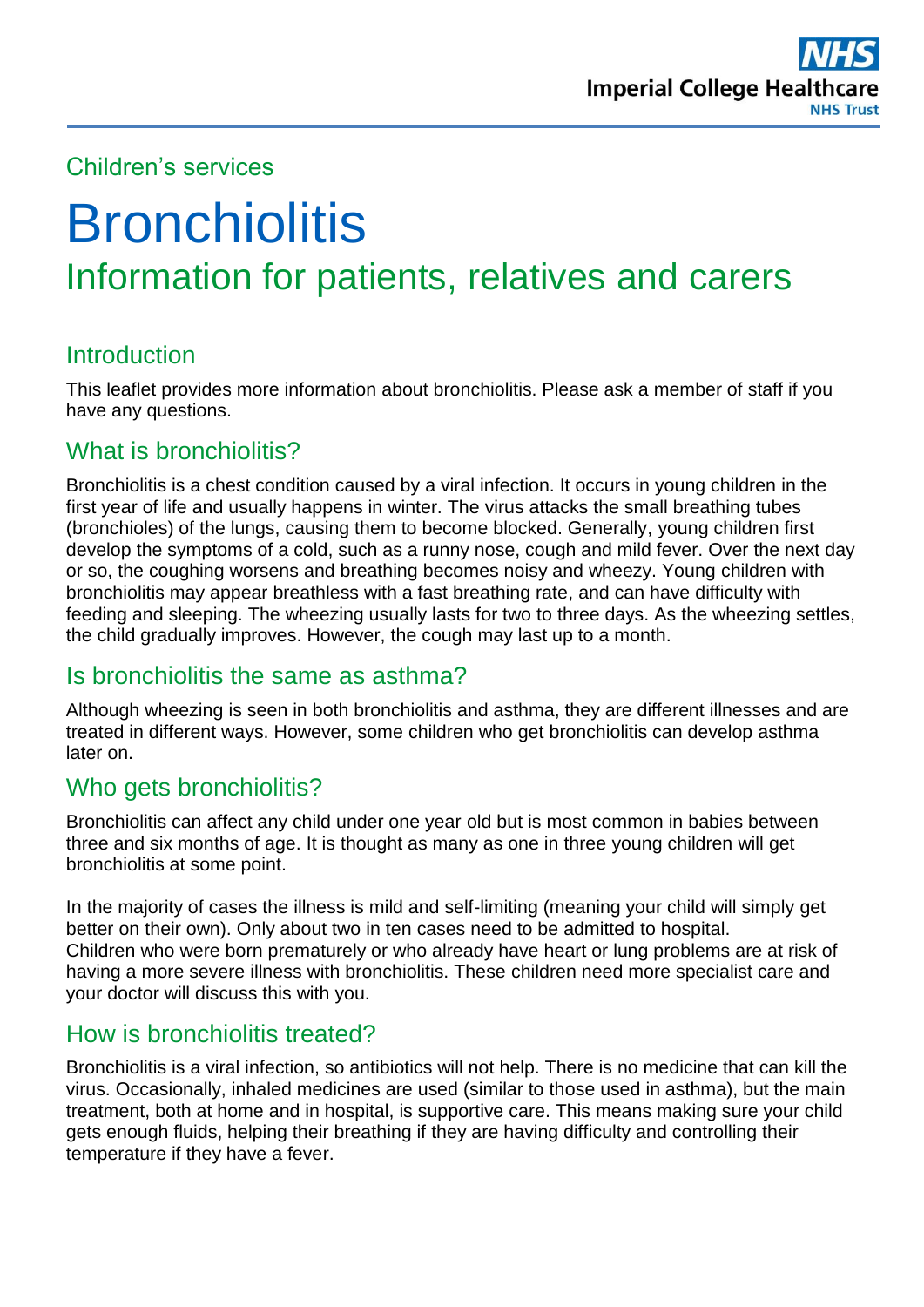#### **Making sure your child is getting enough fluid**

Infants with bronchiolitis often do not feed as well as usual. This is because they feel ill and find it hard to breathe while sucking. If feeding is difficult, try offering smaller feeds more often. A way to tell whether your child is getting enough fluid is to check their nappies. If there are fewer wet nappies than usual, it probably means that your child is not getting enough fluid. If they are refusing to feed or finding it hard to breathe during feeds, you should consult a doctor. In the hospital, feeding can be supported by giving fluids down a small plastic tube which is placed in the stomach via the nose (a nasogastric tube). Alternatively a 'drip' can be used to provide your child with extra fluid.

#### **Checking your child's breathing**

Signs that your child is having difficulty breathing include:

- fast breathing
- flaring of the nostrils
- in-drawing of the muscles between the ribs (known as recession)
- a grunting noise when breathing out
- episodes of stopping breathing for more than ten seconds
- refusing to feed

If you notice any of these signs and are concerned about your child's breathing please speak to a doctor. In hospital, they may need oxygen and help with feeding. However, most children with bronchiolitis can be treated at home and will get better on their own.

# Controlling fever

You can give your child paracetamol (such as Calpol®) to control their temperature if they have a fever.

# Can bronchiolitis be prevented?

The viruses that cause bronchiolitis are also responsible for causing many coughs and colds in adults and children. These viruses are spread from person to person in tiny water droplets which are coughed and sneezed into the atmosphere. It is very difficult to stop your child getting bronchiolitis and keeping your child away from other children or adults with colds is often not practical.

Children exposed to cigarette smoke at home tend to get a more severe form of bronchiolitis.

# How long does bronchiolitis last?

Bronchiolitis follows a typical timeline, and your child may get worse before they get better: On days 1, 2 and 3 children suffer from a blocked, snotty nose and cough. The following days, breathing may become more difficult with problems feeding and sometimes apneas (short breath-holding episodes). Generally, from days 6 and 7, children will start improving.

# Can you have bronchiolitis more than once?

It is possible to have bronchiolitis again, but most babies will only have it once. Wheezing and coughing can occur with the next few colds after having bronchiolitis, but are usually mild. If the wheeze or cough keeps happening, speak to your doctor.